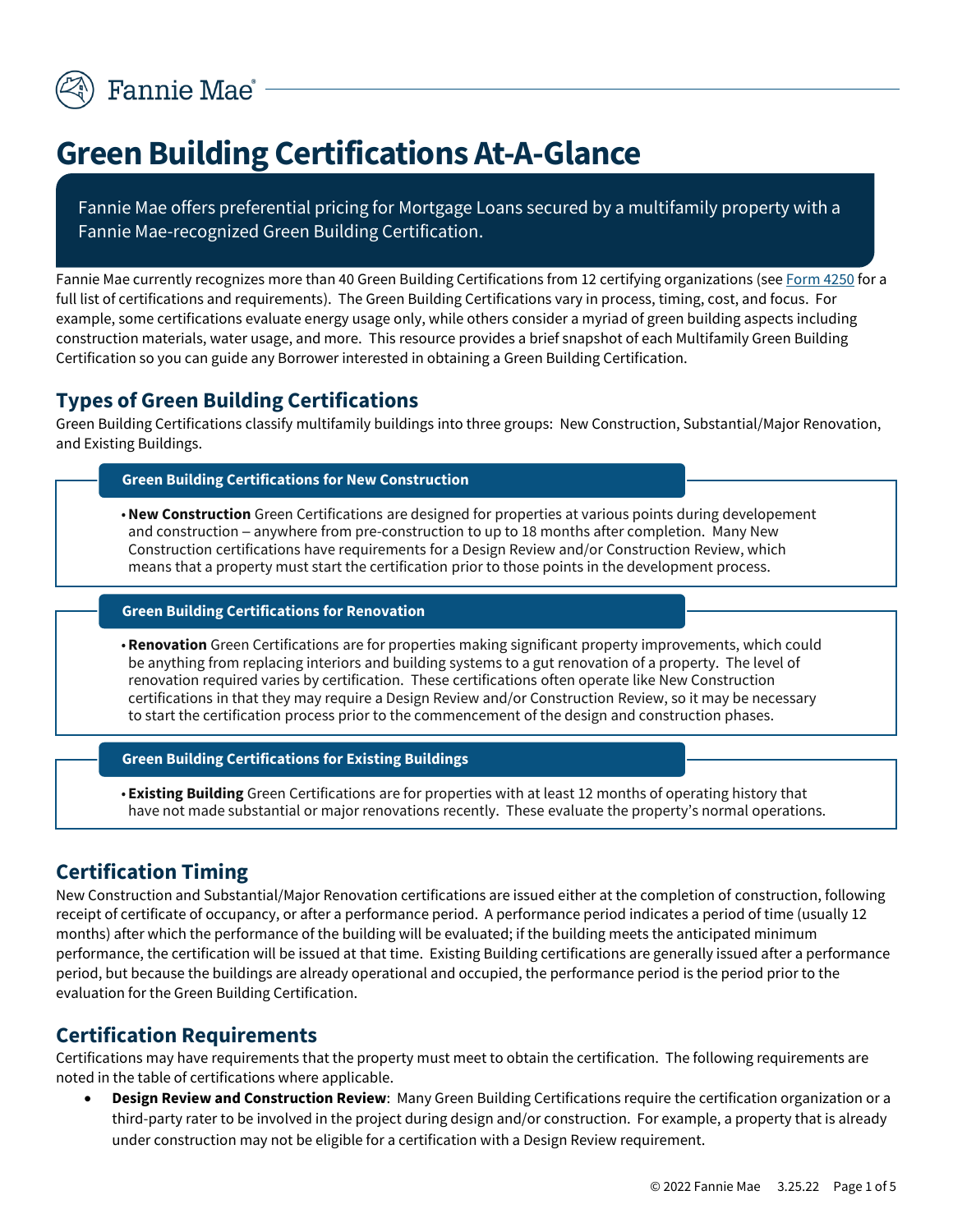

• **Data Requirement**: Some certifications require 12-months of post-occupancy data. This requirement is sometimes referred to as a performance period.

## **Determining the Best Green Building Certification Option**

1. Determine where the property is in its development and operations, and identify what type of Green Building Certification would apply to the property.

| <b>Phase</b>              | <b>Certification Type</b>       | What to look for                                                                                |
|---------------------------|---------------------------------|-------------------------------------------------------------------------------------------------|
| <b>Pre-Development</b>    | New Construction                | Certifications that do not require property to be completed or occupied                         |
| <b>Under Construction</b> | New Construction                | Certifications that do not require a Design Review                                              |
| <b>Recently Completed</b> | New Construction                | Certifications that do not require a Design Review or a Construction Review                     |
| <b>Undergoing a Rehab</b> | Substantial/Major<br>Renovation | Certification timing that matches where the property is in rehab planning<br>and implementation |
| <b>Business as Usual</b>  | <b>Existing Building</b>        |                                                                                                 |

- 2. Use the table of Green Building Certifications to find certifications that meet the property's needs, including Cost, Timing, and Requirements.
- 3. Contact the Green Building Certification organization to find out more details.

|                                                                                                                                                                                | <b>Timing for Certification</b>                                                                                            | <b>Requirements</b> |                        |                     |                                                                           |                                                                                                    |
|--------------------------------------------------------------------------------------------------------------------------------------------------------------------------------|----------------------------------------------------------------------------------------------------------------------------|---------------------|------------------------|---------------------|---------------------------------------------------------------------------|----------------------------------------------------------------------------------------------------|
| <b>Organization and Green</b><br><b>Building Certification</b>                                                                                                                 |                                                                                                                            | Review<br>Design    | Construction<br>Review | Requirement<br>Data | <b>Estimated</b><br><b>Certificatio</b><br>n Cost<br>Example <sup>1</sup> | <b>Contact Information</b>                                                                         |
| <b>Existing Building Certifications</b>                                                                                                                                        |                                                                                                                            |                     |                        |                     |                                                                           |                                                                                                    |
| <b>BREEAM USA - delivered by BRE</b><br><b>BREEAM USA In-Use: Residential</b><br>Plus                                                                                          | 12 months of energy and water<br>data required.<br>Final review $\sim$ 1 month.                                            |                     |                        |                     | $$2,250-$<br>3,500                                                        | Breana Wheeler, Director of<br>Operations - U.S.<br>breeamusa@bregroup.com                         |
| <b>Build It Green</b><br><b>GreenPoint Rated Existing Home</b><br>Multifamily National Program                                                                                 | Design review ~ 1 month.<br>Final review 1 month.                                                                          |                     |                        |                     | \$4,900                                                                   | Kurt Kniel, Operations Manager<br>greenpointrated@builditgreen.org                                 |
| <b>Green Building Initiative</b><br>Green Globes Multifamily for<br><b>Existing Buildings</b><br>Green Globes Multifamily<br>Performance Plus for Existing<br><b>Buildings</b> | 12 months of energy and water<br>data required.<br>Final review ~ 1 month.<br>Expedited certification option<br>available. |                     |                        | $\bullet$           | $$10,250 -$<br>16,250                                                     | Kate Callahan, Manager, Client<br>Services & Engagement<br>green globes multifamily@thegbi.<br>org |
| <b>U.S. Green Building Council</b><br><b>LEED Operations and</b><br>Maintenance                                                                                                | After 75% occupancy has been<br>achieved, 3-12 month<br>performance period required.<br>Final review $\sim$ 1 month.       |                     |                        | $\bullet$           | $$3,480-$<br>6,100                                                        | Sarah Karle, Senior Director<br>skarle@usgbc.org                                                   |
| U.S. EPA<br><b>ENERGY STAR, Existing</b><br><b>Multifamily Buildings</b>                                                                                                       | 12 months of whole property<br>energy data required.<br>Final review $\sim$ 1-2 months.                                    |                     |                        | $\bullet$           | \$0                                                                       | Craig Haglund, Program Manager<br>haglund.craig@epa.gov                                            |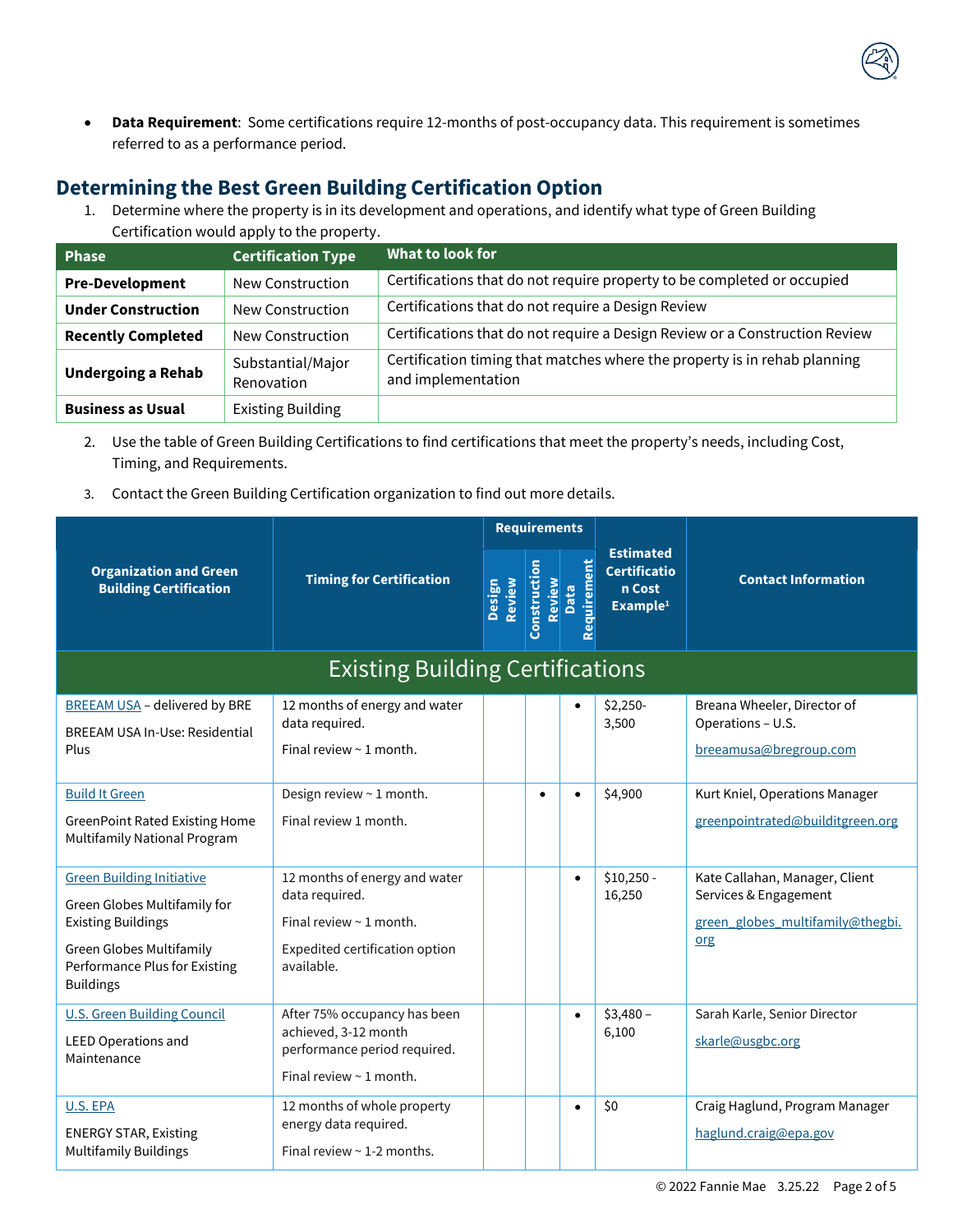|                                                                                                  |                                                                                                          |                  | <b>Requirements</b>    |                     |                                                                           |                                              |
|--------------------------------------------------------------------------------------------------|----------------------------------------------------------------------------------------------------------|------------------|------------------------|---------------------|---------------------------------------------------------------------------|----------------------------------------------|
| <b>Organization and Green</b><br><b>Building Certification</b>                                   | <b>Timing for Certification</b>                                                                          | Review<br>Design | Construction<br>Review | Requirement<br>Data | <b>Estimated</b><br><b>Certificatio</b><br>n Cost<br>Example <sup>1</sup> | <b>Contact Information</b>                   |
|                                                                                                  | New Construction and Renovation Certifications                                                           |                  |                        |                     |                                                                           |                                              |
|                                                                                                  | Most certifications must be engaged during design and/or construction.                                   |                  |                        |                     |                                                                           |                                              |
| <b>Build It Green</b>                                                                            | Design review ~ 1 month.                                                                                 |                  |                        |                     | \$4,900                                                                   | Kurt Kniel, Operations Manager               |
| <b>GreenPoint Rated New Home</b>                                                                 | Final review 1 month.                                                                                    |                  |                        |                     |                                                                           | greenpointrated@builditgreen.org             |
| Multifamily                                                                                      | Certification obtained following<br>construction completion.                                             |                  |                        |                     |                                                                           |                                              |
| <b>Enterprise Green Communities</b>                                                              | Pre-build submission review 1                                                                            | $\bullet$        | $\bullet$              |                     | \$1250 Pre-                                                               | certification@enterprisecommunity            |
| <b>Enterprise Green Communities</b>                                                              | $month +$                                                                                                |                  |                        |                     | <b>Build</b>                                                              | .org                                         |
| Criteria                                                                                         | Final review 1 month                                                                                     |                  |                        |                     | \$300 Post-<br><b>Build</b>                                               |                                              |
| <b>Enterprise Green Communities</b><br>Criteria Plus                                             | Certification obtained following<br>construction completion.                                             |                  |                        |                     |                                                                           |                                              |
| <b>Green Building Initiative</b>                                                                 | Certification can be obtained                                                                            |                  |                        |                     | $$14,500-$                                                                | green globes multifamily@thegbi.             |
| Green Globes Multifamily for New<br>Construction                                                 | without initiating review prior to<br>design/construction. Design and<br>construction documentation will |                  |                        |                     | 20,500                                                                    | org                                          |
| Green Globes Multifamily                                                                         | be reviewed.                                                                                             |                  |                        |                     |                                                                           |                                              |
| Performance Plus for New<br>Construction                                                         | Design review 2-4 weeks<br>(expedited), 4-6 weeks<br>(standard).                                         |                  |                        |                     |                                                                           |                                              |
|                                                                                                  | Final review 2-4 weeks<br>(expedited), 8-10 weeks<br>(standard).                                         |                  |                        |                     |                                                                           |                                              |
| <b>Home Innovation Research Labs</b>                                                             | Certification obtained following                                                                         |                  |                        |                     | Varies                                                                    | Michelle Foster, Vice President,             |
| NBGS Badge (e.g. NGBS Green+<br>Net Zero Energy)                                                 | construction completion.                                                                                 |                  |                        |                     |                                                                           | Sustainability<br>mfoster@homeinnovation.com |
| National Green Building Standard<br>(NGBS) Green Home Remodeling<br><b>Project Certification</b> |                                                                                                          |                  |                        |                     |                                                                           |                                              |
| National Green Building Standard<br>(NGBS) Green Multifamily<br><b>Building Certification</b>    |                                                                                                          |                  |                        |                     |                                                                           |                                              |
| National Green Building Standard<br>(NGBS) Green Single Family Home<br>Certification             |                                                                                                          |                  |                        |                     |                                                                           |                                              |
| National Green Building Standard<br>(NGBS) Multifamily for Existing<br><b>Buildings</b>          |                                                                                                          |                  |                        |                     |                                                                           |                                              |
| National Green Building Standard<br>(NGBS) Multifamily for New<br>Construction                   |                                                                                                          |                  |                        |                     |                                                                           |                                              |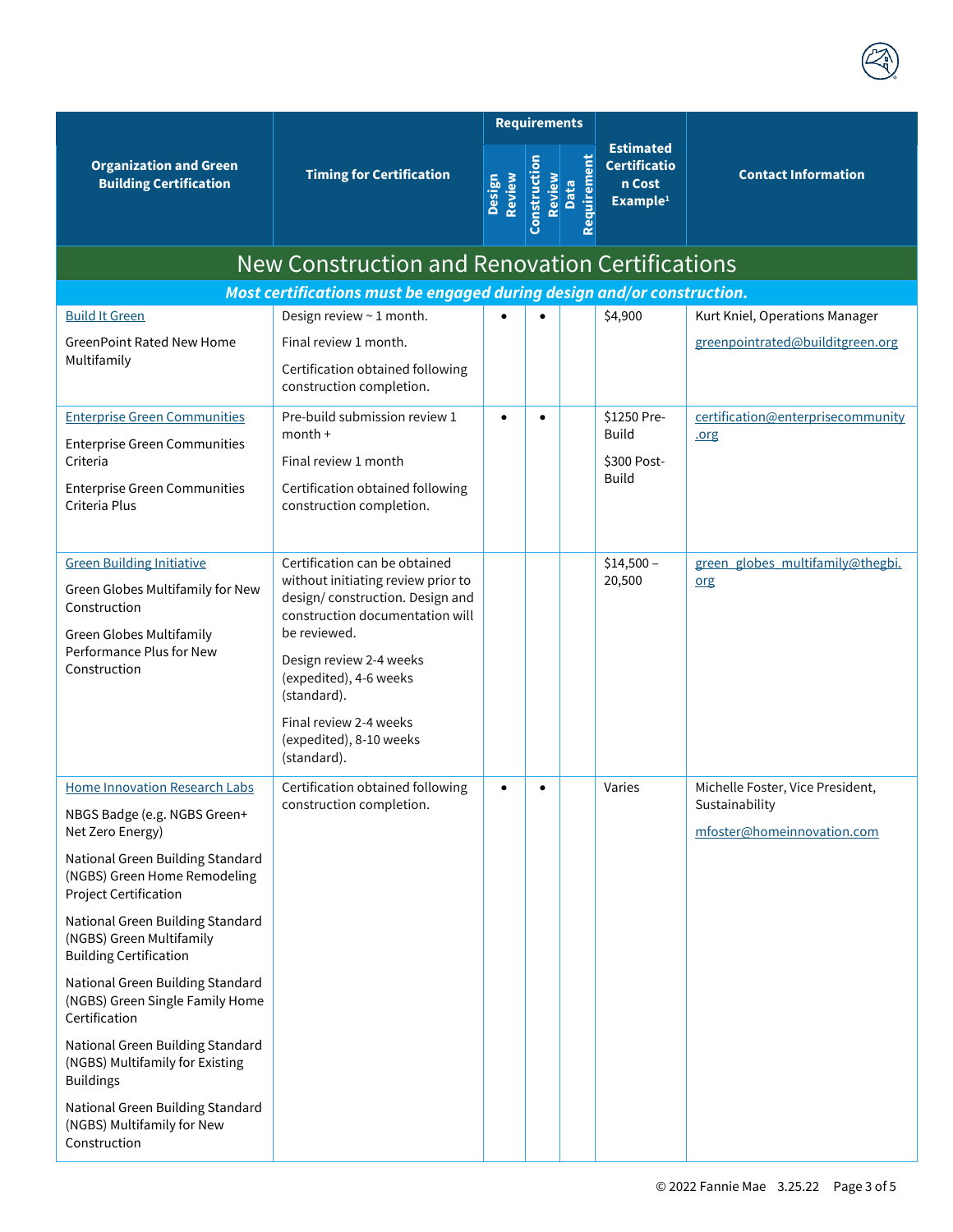|                                                                                                                                                                                    | <b>Timing for Certification</b>                                                                                                                                               | <b>Requirements</b> |                        |                     |                                                                             |                                                                                                               |
|------------------------------------------------------------------------------------------------------------------------------------------------------------------------------------|-------------------------------------------------------------------------------------------------------------------------------------------------------------------------------|---------------------|------------------------|---------------------|-----------------------------------------------------------------------------|---------------------------------------------------------------------------------------------------------------|
| <b>Organization and Green</b><br><b>Building Certification</b>                                                                                                                     |                                                                                                                                                                               | Review<br>Design    | Construction<br>Review | Requirement<br>Data | <b>Estimated</b><br><b>Certificatio</b><br>n Cost<br>Example <sup>1</sup>   | <b>Contact Information</b>                                                                                    |
| <b>International Finance</b><br>Corporation<br><b>EDGE</b>                                                                                                                         | 1 month after each stage                                                                                                                                                      | $\bullet$           | $\bullet$              | $\bullet$           | $~52,250-$<br>\$2,700<br>(EDGE Zero<br>Carbon is an<br>additional<br>~5500) | Corinne Figueredo<br>cfigueredo@ifc.org                                                                       |
| <b>International Living Future</b><br>Institute<br><b>CORE Green Building Certification</b><br>Living Building Challenge<br>Zero Carbon Certification<br>Zero Energy Certification | Performance period minimum of<br>12 months.<br>Design review (optional) ~1-2<br>months<br>Final review 1-2 months.<br>Certification obtained following<br>performance period. |                     |                        | $\bullet$           | $$5,500-$<br>15,000                                                         | Shaun Fisher Hesse, Director of<br><b>Business Development</b><br>businessdevelopment@living-<br>future.org   |
| <b>Passive House Institute</b><br><b>Certified Passive House</b><br><b>EnerPHit Certified Retrofit</b>                                                                             | Final review $\sim$ 1 month.<br>Certification obtained following<br>construction completion.                                                                                  |                     | $\bullet$              |                     | Variable                                                                    | building.certification@passiv.de<br>For additional resources:<br>https://naphnetwork.org/certificati<br>$on/$ |
| Phius<br>PHIUS+ Certified<br>Phius Certified                                                                                                                                       | Design review 2-6 months.<br>Results in PHIUS +<br>Precertification letter.<br>Final review $\sim$ 1 month.<br>Certification obtained following<br>construction completion.   | $\bullet$           | $\bullet$              |                     | \$16,250                                                                    | Lisa White, Associate Director<br>lisa@passivehouse.us                                                        |
| <b>U.S. Green Building Council</b><br>LEED Building Design and<br>Construction<br><b>LEED Zero</b>                                                                                 | Design review (optional) ~1-2<br>month.<br>Final review $\sim$ 1-2 month.<br>Certification obtained following<br>construction completion.                                     | $\bullet$           | $\bullet$              |                     | $$3,900-$<br>8,800<br>(LEED Zero<br>is an<br>additional<br>$$2,000$ )       | Sarah Karle, Senior Director<br>skarle@usgbc.org                                                              |
| U.S. EPA<br><b>ENERGY STAR Certified Single-</b><br><b>Family New Homes</b>                                                                                                        | Final review ~1 month<br>Certification obtained following<br>construction completion.                                                                                         |                     | $\bullet$              |                     | \$0                                                                         | Dean Gamble, ENERGY STAR<br>Residential Branch, U.S. EPA<br>gamble.dean@epa.gov                               |
| U.S. EPA<br><b>ENERGY STAR Certified</b><br><b>Multifamily New Construction</b><br><b>ENERGY STAR Multifamily High</b><br>Rise                                                     | Design review.<br>Final review $\sim$ 1 month.<br>Certification obtained following<br>construction completion.                                                                | $\bullet$           | $\bullet$              |                     | \$0                                                                         | Rebecca Hudson, ENERGY STAR<br>Residential Branch, U.S. EPA<br>hudson.rebecca@epa.gov                         |
| U.S. EPA<br>Indoor airPLUS                                                                                                                                                         | Certification obtained following<br>construction completion.                                                                                                                  | $\bullet$           | $\bullet$              |                     | \$0                                                                         | Indoor_airPLUS@epa.gov                                                                                        |